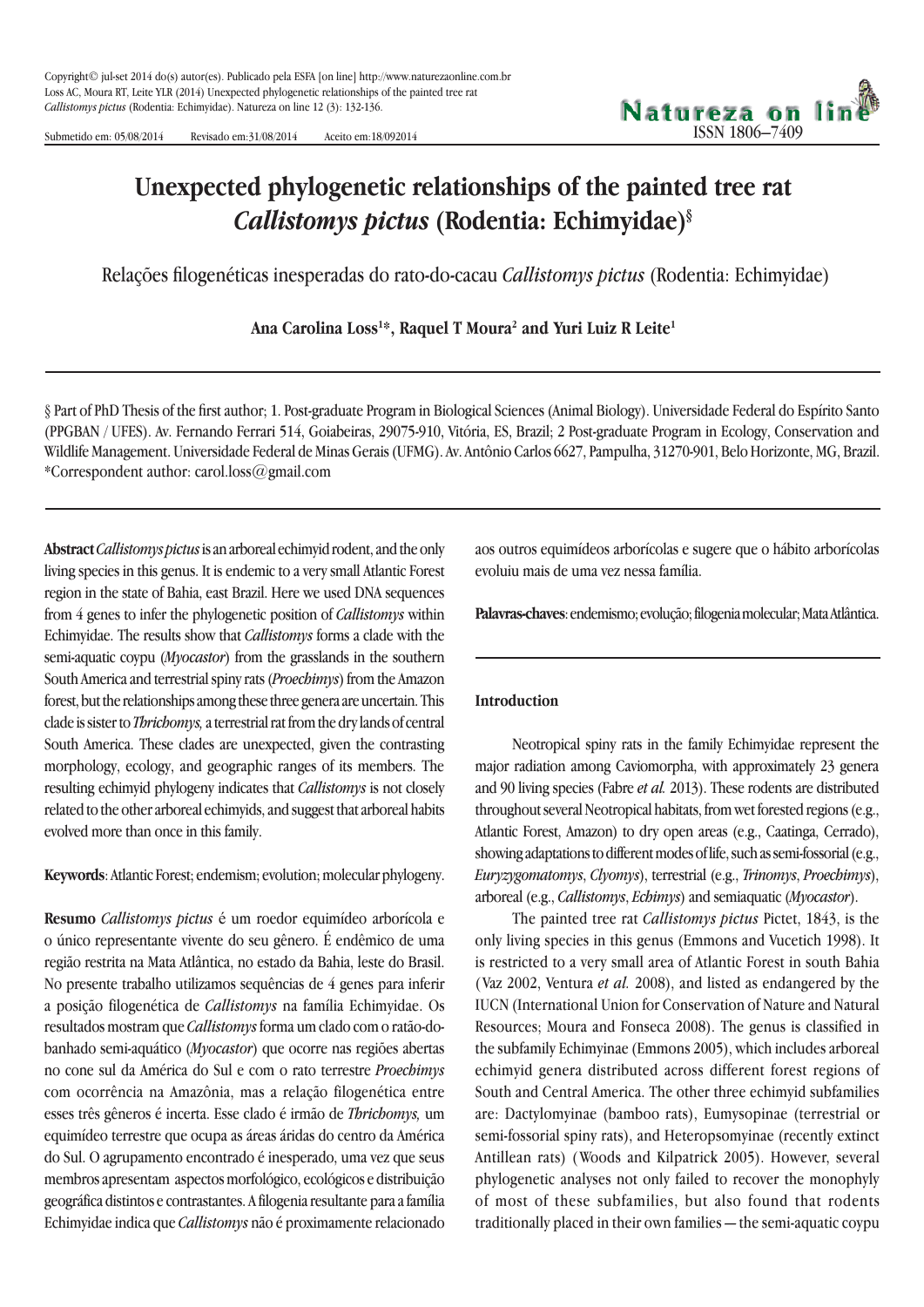(Myocastoridae) and the Caribbean hutias (Capromyidae)—often fall inside the echimyid clade (Leite and Patton 2002, Carvalho and Salles 2004, Galewski *et al*. 2005, Fabre *et al*. 2013).

Phylogenetic analyses of morphological characters recovered *Callistomys* in a clade with other arboreal species, including bamboo rats (Carvalho and Salles 2004, Emmons 2005). Recent phylogenies inferred from DNA sequence data confirmed the close relationship of arboreal echimyids forming a monophyletic group (Fabre *et al*. 2013), but *Callistomys* has not yet been included in any molecular phylogeny. Therefore, our goal was to infer the phylogenetic position of *Callistomys* using DNA sequence data, and discuss the evolutionary and biogeographical significance of the results.

## **Methods**

One female *Callistomys pictus* was captured by R. Moura (field number RM 233) at Fazenda Norma, Rio do Braço, municipality of Ilhéus, Bahia, Brazil (39°16'30" W, 14°40'56" S), and radio-tracked until it was found dead in October 2003. The genetic material was isolated using the salt protocol for total DNA extraction (SDS / NaCl / Proteinase K) described by Bruford *et al*. (1992) from a liver sample. The data set used to reconstruct the phylogenetic hypothesis consisted of four gene fragments: the mitochondrial cytochrome b (CytB), exon 28 of the von Willebrand factor (vWF), exon 10 of the growth hormone receptor (GHR), and recombinase activator gene 1 (RAG1), totalling 3,810 base pairs (bp) from each of 14 Echimyidae genera: *Callistomys, Capromys, Clyomys, Dactylomys, Echimys, Euryzygomatomys, Isothrix, Makalata, Mesomys, Myocastor, Phyllomys, Proechimys, Thrichomys, Trinomys*. *Octodon* and *Ctenomys* were used as outgroups. Specimens used in the present study and corresponding GenBank accession numbers are listed in Appendix 1. Fragments of interest were amplified by Polymerase Chain Reaction (PCR) *in vitro* cloning using the following primer combinations: MVZ05 and MVZ16 (Smith and Patton 1993) for CytB; V10, W13 (Galewski *et al*. 2005.), V2 and W1 (Huchon *et al*. 1999.) for vWF; GHREND, GHR50F (Adkins *et al*. 2001), GHR10F, GHR11F and GHR14R (Upham *et al*. 2013) for GHR and RAG1F1705, RAG1R2864 (Teeling *et al*. 2000), and FMNH2b FMNH3a (Patterson and Velazco 2008) for RAG1.

Samples were sequenced in both directions using the automated DNA sequencer ABI 3500 (Applied Biosystems Inc., Foster City, California, USA) following the manufacturer's protocol for the sequencing reaction. The sequences were aligned in Geneious 5.6 (Biomatters, Auckland, New Zealand) and substitution saturation in different codon position for coding regions was detected using Xia *et al*. (2003) test performed in DAMBE5 (Xia 2013). Appropriate models of evolution for each gene partition were determined in jModelTest 2.1.4 (Guindon and Gascuel 2003, Darriba *et al*. 2012), allowing three substitutions schemes and using the corrected Akaike information criterion (AICc).

We found saturation only in the third position of the CytB and set two data partitions: first and second codon positions, and third position. The evolutionary models selected for each partition were: 1) GTR+I+G for first and second CytB positions, and vWF; 2) GTR+G for the third position of the CytB and GHR; and 3) TRN+I+G for RAG1. We used a matrix with all combined data to build the phylogenetic tree using Bayesian inference in MrBayes 3.2 (Ronquist *et al*. 2012), through 106 generations and sampling every 500 generations, which resulted in  $2 \times 10^3$  trees. The first quarter was discarded as burn-in for building the final consensus tree. Independent analyses were repeated five times to avoid local optima. Only groups showing Bayesian posterior probability (BPP) values equal to or greater than 95% were considered significant.

Alternative phylogenetic scenarios regarding the phylogenetic position of *Callistomys* and its closest relatives were tested using the approximately unbiased test proposed by Shimodaira (2002) implemented in the software CONSEL (Shimodaira and Hasegawa 2001). For this purpose, the maximum likelihood values of each site were calculated in PAUP\* 4.0b10 (Swofford 2002) using the evolutionary model appropriate for each gene partition.

#### **Results**

*Callistomys* was recovered in a well-supported clade with the semi-aquatic *Myocastor* and the terrestrial *Proechimys*, forming a polytomy (Figure 1). The topology test did not reject any of the three alternative hypotheses of relationship: *Callistomys* closer to *Myocastor* or to *Proechimys,* or *Proechimys* closer to *Myocastor*. The *Callistomys + Myocastor + Proechimys* clade is sister to the terrestrial *Thrichomys,*  forming a more inclusive group sister to another clade comprising the remaining arboreal taxa, including tree rats (paraphyletic "Echimyinae") and bamboo rats (Dactylomyinae) (Figure 1).

## **Discussion**

The most recent molecular phylogeny of Echimyidae (Fabre *et al*. 2013) has three major clades: terrestrial and semi-aquatic genera (*Thrichomys*, *Proechimys Hoplomys, and Myocastor*); arboreal genera (*Mesomys*, *Lonchothrix*, *Makalata*, *Phyllomys*, *Echimys*, *Isothrix*, *Kannabateomys* and *Dactylomys*); semi-fossorial, terrestrial and scansorial taxa (*Euryzygomatomys*, *Clyomys*, *Trinomys* and *Capromys*). The recurring discrepancy found between morphological and molecular phylogenies may be due to the abundance of plesiomorphic characters in morphological data (Fabre *et al*. 2013). In addition, the diversification of the family may have been primarily driven by distinct habitat occupations, followed by morphological divergence related to the occupied habitat, and finally an adaptive radiation giving rise to the arboreal lineage (Fabre *et al*. 2013). Among the 23 genera of Echimyidae, 14 are arboreal, and the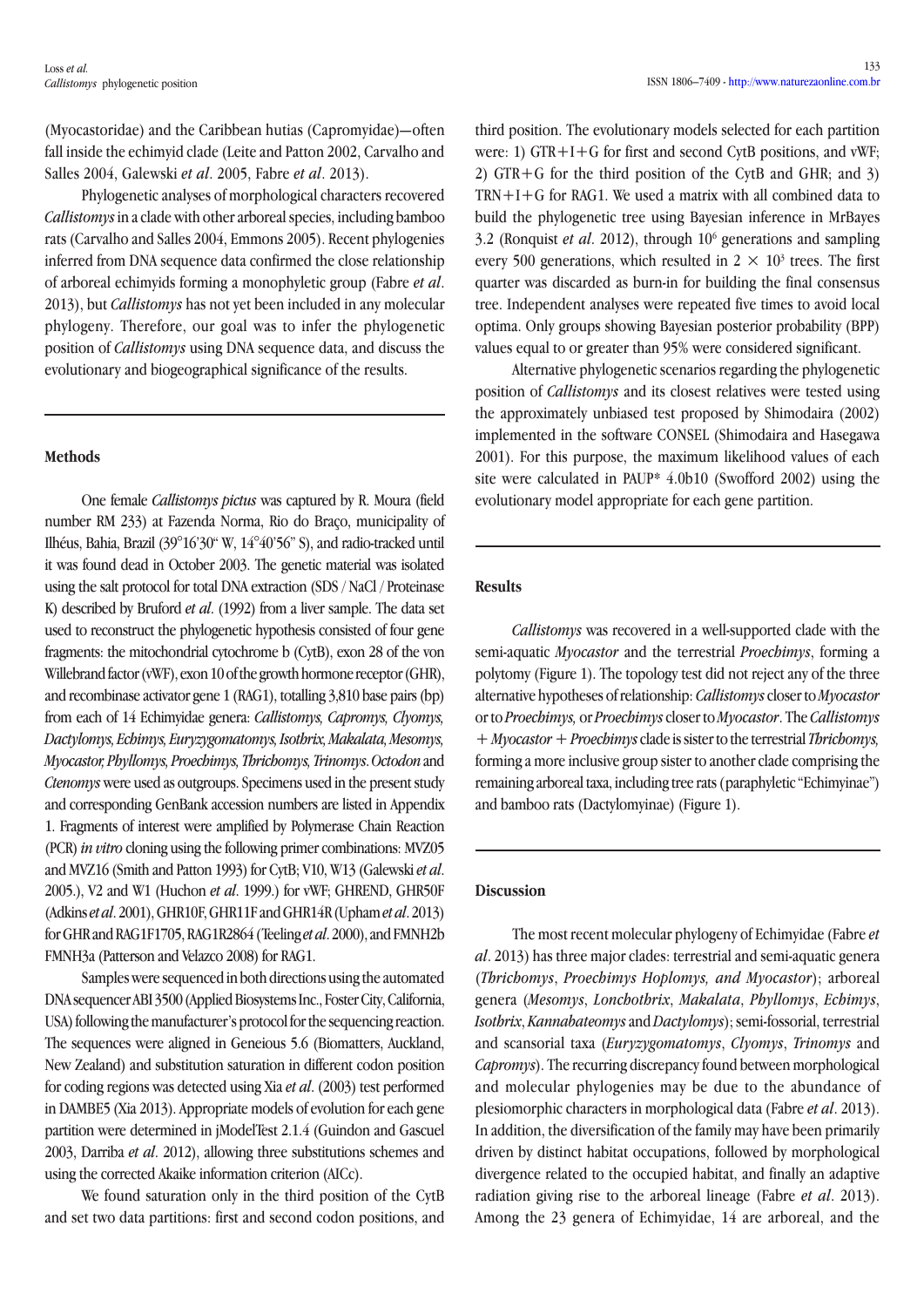

**Figure 1** Bayesian phylogeny of echimyid rodents based on four molecular markers (CytB, vWF, GHR and RAG1). Asterisk indicates node with significant statistical support (Bayesian posterior probabilities ≥ 95%). Map shows range of *Callistomys* and closely related genera.

phylogenetic hypotheses based on molecular data proposed for the family indicated the monophyly of arboreal genera (Galewski *et al*. 2005, Fabre *et al*. 2013, Upham *et al*. 2013). Phylogenetic trees constructed using morphological characters recovered *Callistomys* within a clade of arboreal echimyids (Carvalho and Salles 2004, Candela and Rasia 2012). The phylogenetic position of *Callistomys* found in the present study, outside this arboreal clade and grouped with terrestrial and semi-aquatic genera, indicates that arboreal echimyids are paraphyletic, and suggests that arboreal habits and corresponding morphological adaptations evolved more than once during the evolutionary history of this family (contra Carvalho and Salles 2005). Taxonomic classifications considered *Callistomys* as a member of the Echimyinae subfamily (e.g., Woods and Kilpatrick 2005), but Emmons and Vucetich (1998) had already called attention for the fact that *Callistomys* has morphological features intermediate between Eumysopinae and Echimyinae. The genetic data available indicate that both are paraphyletic (Upham and Patterson 2012, Fabre *et al*. 2013), a result confirmed in our molecular study including *Callistomys* for the first time.

The four genera closest to *Callistomys* in our analysis show distinct ecological characteristics and almost non-overlapping geographic ranges (Figure 1). The arboreal *Callistomys* is restricted to the Atlantic Forest of eastern Brazil; the semiaquatic *Myocastor* occurs in open areas of southern South America, ranging from Bolivia to Tierra del Fuego; the terrestrial *Proechimys* is widely distributed in lowland Amazon rainforests and adjacent habitats, extending into Central America; the terrestrial *Thrichomys* occurs in dry forests and open areas of Caatinga and Cerrado in central Brazil, and adjacent parts of Paraguay and Bolivia. Although very restricted today, the range of *Callistomys* extended more than 700 km to the southwest in the late Pleistocene to early Holocene (Emmons and Vucetich 1998). The estimated diversification of the clade *Callistomys* + *Myocastor*  + *Proechimys* is estimated at about 15 million years ago (Fabre *et al*. 2013), and range discrepancies among taxa and displacement over time illustrate that current geographical distribution does not necessarily reflect the historical diversification of the group, and may explain little about the habitat occupied by ancestral lineages, especially ancient ones. One of the main limitations of evolutionary interpretations based on molecular phylogenies is the absence of fossil taxa, including extinct genera closely related to *Callistomys* and *Myocastor*, such as *Maruchito* and *Tramyocastor* (Carvalho and Salles 2004, Candela and Rasia 2012). Despite such limitations, our results indicate that the closest living relatives of *Callistomys* are not in the Atlantic Forest, and show very distinct morphological characters and ecological adaptations, highlighting the dynamic nature of echimyid evolution and biogeography.

#### **Acknowledgements**

The authors are in debt to Mr. Franklin Braga for providing infrastructure at Fazenda Norma. Gustavo Fonseca and the Postgraduate Program in Ecology, Conservation and Wildlife Management provided logistic and financial support to the project. Nate Upham shared sequences, primers for nuclear genes, and GenBank accession numbers. Gislene Gonçalves and Thales de Freitas kindly provided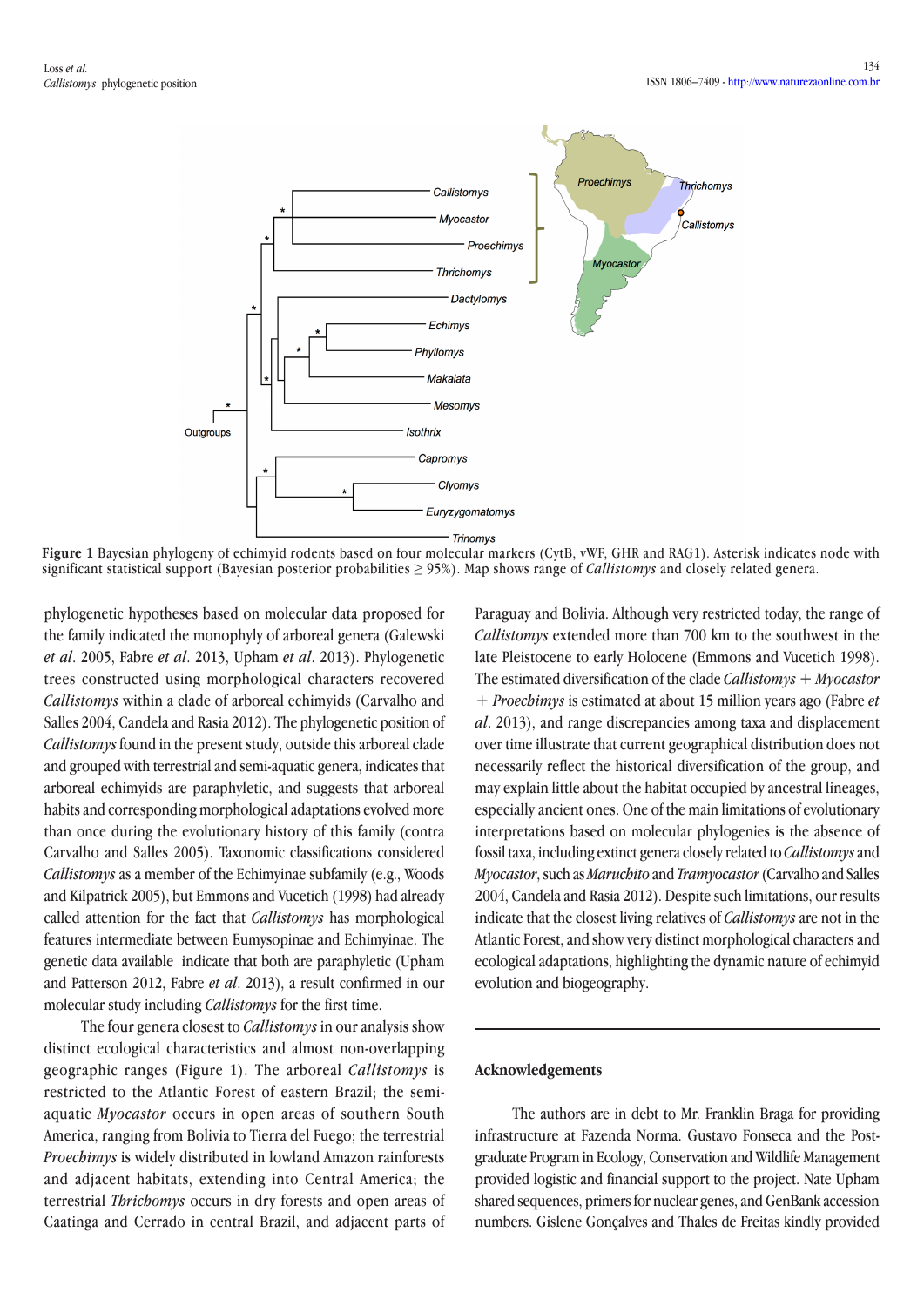Loss *et al. Callistomys* phylogenetic position

*Ctenomys* tissues. Coordenação de Aperfeiçoamento de Pessoal de Nível Superior (CAPES) provided a doctorate fellowship to ACL. Fundação de Amparo à Pesquisa e Inovação do Espírito Santo (FAPES) and Conselho Nacional de Desenvolvimento Científico e Tecnológico (CNPq) provided financial support to YLRL (grant # 52274322/2011). Collecting permits were issued by Instituto Brasileiro do Meio Ambiente e dos Recursos Naturais Renováveis (Ibama) (permit  $# 02001.003626/96$  and  $164/2005$ ).

## **References**

- Adkins RM, Gelke EL, Rowe D, Honeycutt RL (2001) Molecular phylogeny and divergence time estimates for major rodent groups: evidence from multiple genes. **Molecular Biolog y and Evolution** 18: 777–791.
- Bruford MW, Hanotte O, Brookfield JFY, Burke T (1992) Single-locus and DNA fingerprinting. In: Hoelzel AR (ed) **Molecular Genetic Analyses of Populations**: a pratical approach. Oxford, IRL Press, pp 225–269.
- Candela AM, Rasia LL (2012) Tooth morphology of Echimyidae (Rodentia, Caviomorpha): homology assessments, fossils, and evolution. **Zoological Journal of the Linnean Society** 164: 451–480.
- Carvalho GAS, Salles LO (2004) Relationships among extant and fossil echimyids (Rodentia: Hystricognathi). **Zoological Journal of the Linnean Society** 142: 445–477.
- Darriba D, Taboada GL, Doallo R, Posada D (2012) jModelTest 2: more models, new heuristics and parallel computing. **Nature Methods** 9: 772.
- Dutra RP (2012) **Roedores do Quaternário de Minas Gerais e Bahia, Brasil.** Dissertação de Mestrado. Programa de Pós-Graduação em Ecologia, Conservação e Manejo da Vida Silvestre, Universidade Federal de Minas Gerais (UFMG), Belo Horizonte, MG.
- Emmons LH (2005) A revision of the genera of arboreal Echimyidae (Rodentia: Echimyidae, Echimyinae) with the description of two new genera. In: Lacey EA, Myers P (ed) **Mammalian Diversification**: from chromosomes to phylogeography (a celebration of the career of James L. Patton). Berkeley, University of California Press, pp 247–309.
- Emmons LH, Vucetich MG (1998) The Identity of Winge's *Lasiuromys villosus* and the description of a new genus of echimyid rodent (Rodentia: Echimyidae). **American Museum Novitates** 3223: 1–12.
- Fabre P-H, Galewski T, Tilak M, Douzery EJP (2013) Diversification of South American spiny rats (Echimyidae): a multigene phylogenetic approach. **Zoologica Scripta** 42: 117–134.
- Galewski T, Mauffrey J-F, Leite YLR, Patton JL, Douzery EJP (2005) Ecomorphological diversification among South American spiny rats (Rodentia; Echimyidae): a phylogenetic and chronological approach. **Molecular Phylogenetics and Evolution** 34: 601–615.
- Guindon S, Gascuel O (2003) A simple, fast and accurate method to estimate large phylogenies by maximum-likelihood. **Systematic Biology** 52: 696–704.
- Huchon D, Catzeflis FM, Douzery EJ (1999) Molecular evolution of the nuclear von Willebrand factor gene in mammals and the phylogeny of rodents. **Molecular Biolog y and Evolution** 16: 577–589.
- Leite YLR, Patton JL (2002) Evolution of South American spiny rats (Rodentia, Echimyidae): the star-phylogeny hypothesis revisited. **Molecular Phylogenetics and Evolution** 25: 455–464.
- Moura RT, Fonseca GAB (2008) *Callistomys pictus*. **The IUCN Red List**  of Threatened Species. Version 2014.2. <www.iucnredlist.org>. Downloaded on 13 September 2014.
- Patterson BD, Velazco PM (2008) Phylogeny of the rodent genus *Isothrix* (Hystricognathi, Echimyidae) and its diversification in Amazonia and the eastern Andes. **Journal of Mammalian Evolution** 15: 181–201.
- Ronquist F, Teslenko M, van der Mark P, Ayres DL, Darling A, Höhna S, Larget B, Liu L, Suchard MA, Huelsenbeck JP (2012) MrBayes 3.2: efficient Bayesian phylogenetic inference and model choice across a large model space. **Systematic Biolog y** 61: 539–542.
- Shimodaira H (2002) An approximately unbiased test of phylogenetic tree selection. **Systematic Biology**, 51: 492-508.
- Shimodaira H, Hasegawa M (2001) CONSEL: for assessing the confidence of phylogenetic tree selection. **Bioinformatics** 17: 1246–1247.
- Smith MF, Patton JL (1993) The diversification of South American murid rodents: evidence from mitochondrial DNA sequence data for the akodontine tribe. **Biological Journal of the Linnean Society** 50: 149–177.
- Swofford DL (2002) **PAUP\***: Phylogenetic Analysis Using Parsimony (and others methods). Sunderland, Sinauer Associates.
- Teeling EC, Scally M, Kao DJ, Romagnoli ML, Springer MS, Stanhope MJ (2000) Molecular evidence regarding the origin of echolocation and flight in bats. **Nature** 403: 188–192.
- Upham NS, Ojala-Barbour R, Brito MJ, Velazco PM, Patterson BD (2013) Transitions between Andean and Amazonian centers of endemism in the radiation of some arboreal rodents. **BMC Evolutionary Biolog y** 13: 1–24.
- Upham NS, Patterson BD (2012) Diversification and biogeography of the Neotropical caviomorph lineage Octodontoidea (Rodentia: Hystricognathi). **Molecular Phylogenetics and Evolution** 63: 417–29.
- Vaz SM (2002) Sobre a ocorrência de *Callistomys pictus* (Pictet) (Rodentia, Echimyidae). **Revista Brasileira de Zoologia** 19: 631–635.
- Ventura K, Iack-Ximenes GE, Pardini R, Sousa MAN, Yonenaga-Yassuda Y, Silva MJJ (2008) Karyotypic analyses and morphological comments on the endemic and endangered Brazilian painted tree rat *Callistomys pictus* (Rodentia, Echimyidae). **Genetics and Molecular Biolog y** 31: 697–703.
- Woods CA, Kilpatrick CW (2005) Suborder Hystricognathi. In: Wilson DE, Reeder DM (ed) **Mammal Species of the World**: a taxonomic and geographic reference. 2nd ed. Baltimore, Johns Hopkins University Press, pp 1538–1600.
- Xia X (2013) DAMBE 5: A comprehensive software package for data analysis in molecular biology and evolution. **Molecular Biolog y and Evolution**  30: 1720–1728.
- Xia X, Xie Z, Li WH (2003) Effects of GC content and mutational pressure on the lengths of exons and coding sequences. **Journal of Molecular Evolution** 56: 362–370.